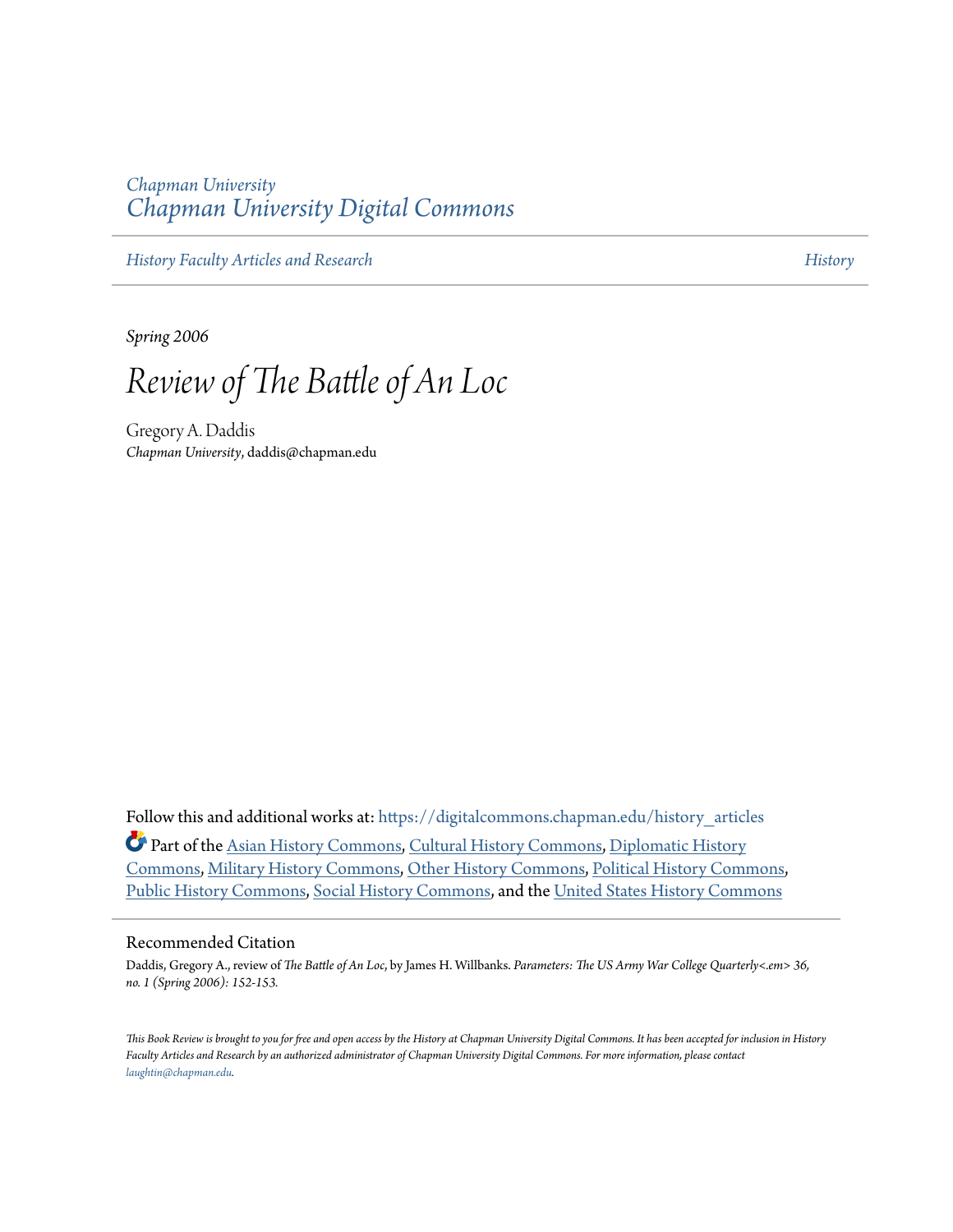## Review of *The Battle of An Loc*

## **Comments**

This review was originally published in *[Parameters: The US Army War College Quarterly](https://ssi.armywarcollege.edu/pubs/parameters/)*, volume 36, issue 1, in 2006.

**Copyright** The author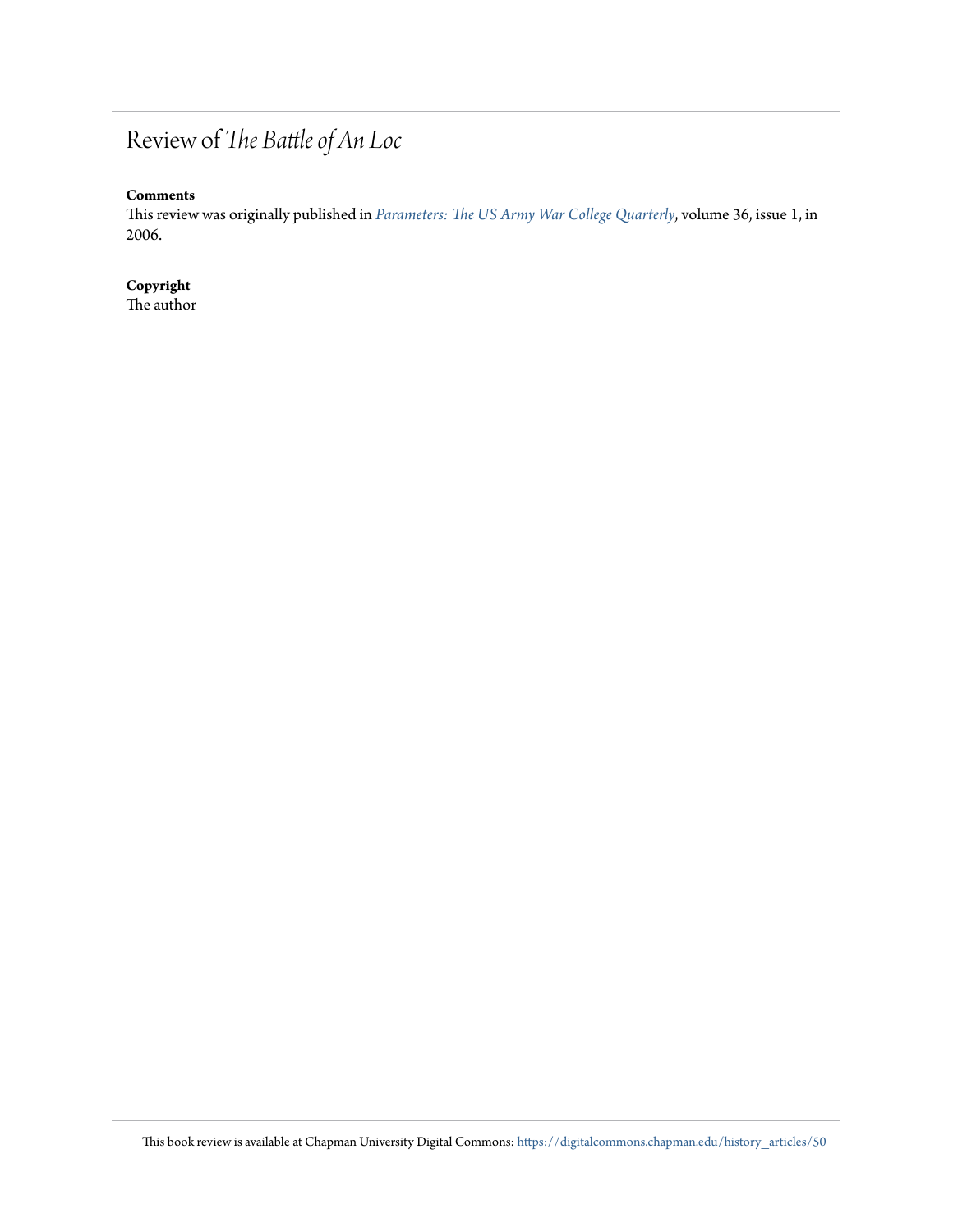**The Battle of An Loc**. By James H. Willbanks. Bloomington: Indiana University Press, 2005. 226 pages. \$29.95. **Reviewed by Lieutenant Colonel Gregory A. Daddis**, author of *Fighting in the Great Crusade* and Instructor, Department of History, US Military Academy.

Despite the devastation and anxiety generated by the three-month struggle for An Loc during the 1972 Easter Offensive, a sense of satisfaction pervades James H. Willbanks'account of what one historian has called "the single most important battle" in the Vietnam War. After the Americans had endured years of frustration in attempting to identify and destroy an elusive enemy, the North Vietnamese Nguyen-Hue Campaign finally provided American military leaders an opportunity to bring their superior firepower and technology to bear in a conventional operation. As one US advisor assigned to the Army of the Republic of Vietnam (ARVN) airborne brigade noted, this was "the war we came to fight."

The realization of battle under "normal" rules did little, though, to further US goals of fostering a more stable government of South Vietnam, and a careful reading of *The Battle of An Loc* warns that while battles may be necessary in war, they are not always sufficient in attaining political objectives. While the fighting in Binh Long province may have saved Saigon from North Vietnamese occupation in 1972, it nevertheless did little to wean uneven ARVN forces from their reliance on US support. More important, as Willbanks properly argues, the "Nixon administration used the South Vietnamese victory at An Loc to declare the President's Vietnamization policy a success," thus providing clear evidence that the United States could fully disengage from Vietnam.

These strategic-level conclusions are well balanced by a tactical and operational overview of General Vo Nguyen Giap's 1972 campaign to destroy ARVN forces, occupy key South Vietnamese cities, and discredit Nixon's Vietnamization and pacification programs. Willbanks, a faculty member of the US Army Command and General Staff College and an advisor during the battle of An Loc, brings a wealth of historical and personal experience to a narrative written in clear prose. Detailing Giap's planning assumptions for an invasion that would include the equivalent of 20 North Vietnamese Army (NVA) infantry divisions, the author illustrates